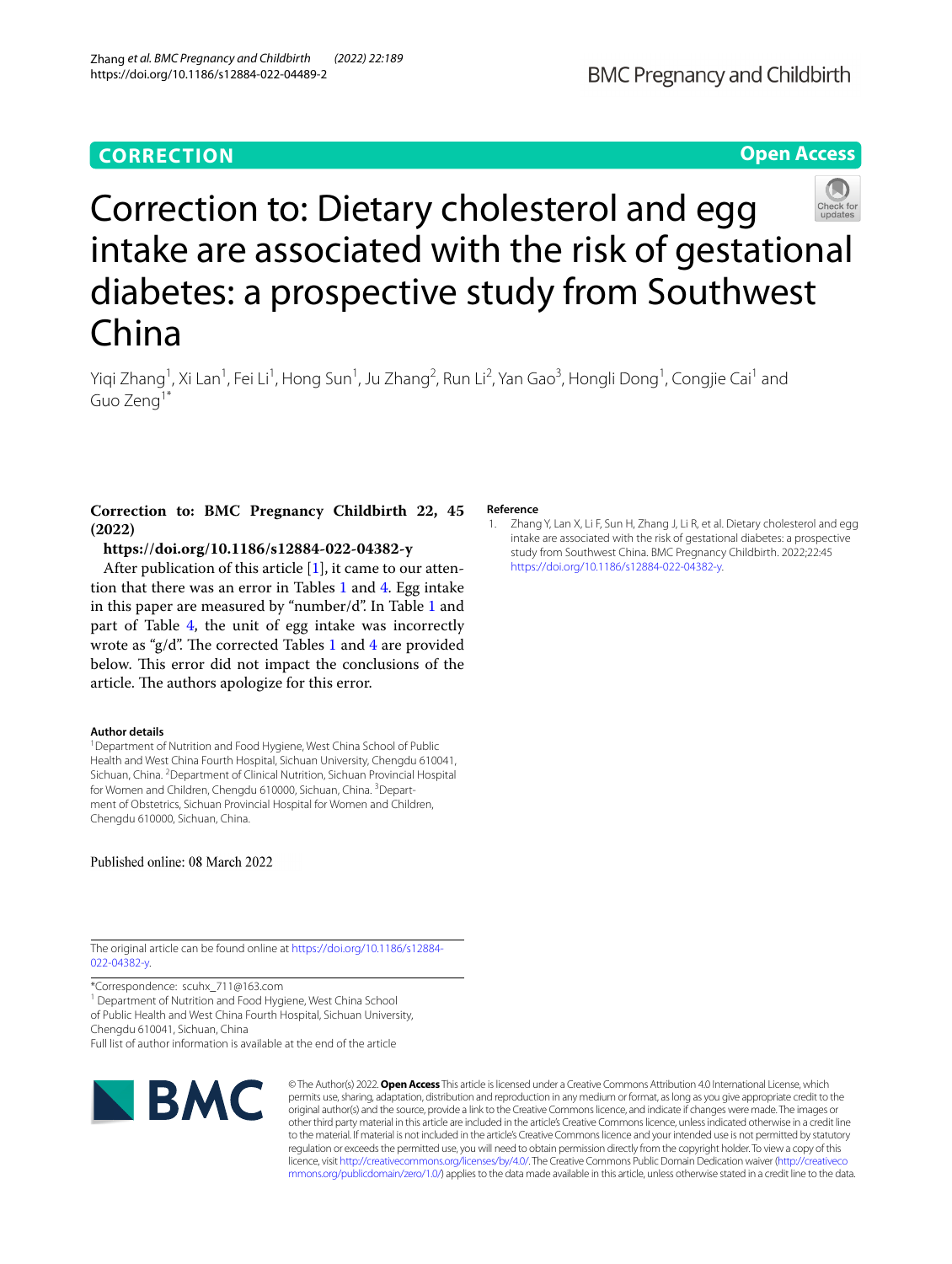## <span id="page-1-0"></span>**Table 1** Characteristics and dietary intake of participants according to quartile of total cholesterol intake

| Characteristic                                                   | Overall |       | Quartile of total cholesterol intake(mg/d) |       |                     |       |                     |       |            |       |         |
|------------------------------------------------------------------|---------|-------|--------------------------------------------|-------|---------------------|-------|---------------------|-------|------------|-------|---------|
|                                                                  |         |       | $Q1(\leq 186.0)$                           |       | Q2(186.1-<br>332.0) |       | Q3(332.1-<br>464.0) |       | Q4(>464.0) |       |         |
| N                                                                | 1617    |       | 408                                        |       | 404                 |       | 401                 |       | 404        |       |         |
| Age, years (mean, SD)                                            | 28.6    | 4.1   | 28.0                                       | 3.8   | 28.5                | 3.9   | 29.0                | 4.4   | 28.9       | 4.1   | 0.001   |
| Prepregnancy BMI, kg/m <sup>2</sup> (mean, SD)                   | 21.1    | 3.1   | 21.2                                       | 3.2   | 21.1                | 3.1   | 21.3                | 3.0   | 20.9       | 3.0   | 0.249   |
| Parity (N, %)                                                    |         |       |                                            |       |                     |       |                     |       |            |       |         |
| Primiparous                                                      | 1157    | 71.6  | 290                                        | 71.1  | 286                 | 70.8  | 293                 | 73.1  | 288        | 71.3  | 0.890   |
| Multiparous                                                      | 460     | 28.4  | 118                                        | 28.9  | 118                 | 29.2  | 108                 | 26.9  | 116        | 28.7  |         |
| Family history of diabetes (N, %)                                | 162     | 10.0  | 40                                         | 9.8   | 40                  | 9.9   | 41                  | 10.2  | 41         | 10.1  | 0.997   |
| Education (N, %)                                                 |         |       |                                            |       |                     |       |                     |       |            |       |         |
| High school or lower                                             | 387     | 23.9  | 103                                        | 25.2  | 109                 | 27.0  | 96                  | 23.9  | 79         | 19.6  | < 0.001 |
| Junior college                                                   | 590     | 36.5  | 175                                        | 42.9  | 135                 | 33.4  | 146                 | 36.4  | 134        | 33.2  |         |
| University or higher                                             | 640     | 39.6  | 130                                        | 31.9  | 160                 | 39.6  | 159                 | 39.7  | 191        | 47.3  |         |
| Monthly income of the family per capita, yuan (N, %)             |         |       |                                            |       |                     |       |                     |       |            |       |         |
| $<$ 5000                                                         | 535     | 33.1  | 147                                        | 36.0  | 125                 | 30.9  | 134                 | 33.4  | 129        | 31.9  | 0.215   |
| 5000~9999                                                        | 743     | 45.9  | 192                                        | 47.1  | 191                 | 47.3  | 184                 | 45.9  | 176        | 43.6  |         |
| >10000                                                           | 339     | 21.0  | 69                                         | 16.9  | 88                  | 21.8  | 83                  | 20.7  | 99         | 24.5  |         |
| Smoking before pregnancy (N, %)                                  | 61      | 3.8   | 17                                         | 4.2   | 10                  | 2.5   | 12                  | 3.0   | 22         | 5.5   | 0.119   |
| Alcohol consumption before pregnancy (N, %)                      | 131     | 8.1   | 34                                         | 8.3   | 23                  | 5.7   | 28                  | 7.0   | 46         | 11.4  | 0.021   |
| WGPO, kg (mean, SD)                                              | 6.20    | 3.31  | 5.64                                       | 3.26  | 6.43                | 3.25  | 6.27                | 3.26  | 6.44       | 3.40  | 0.001   |
| Physical activity, MET <sup>-h</sup> wk <sup>-1</sup> (mean, SD) | 106.8   | 46.4  | 105.3                                      | 48.8  | 108.7               | 49.0  | 105.8               | 41.9  | 107.4      | 45.5  | 0.710   |
| Plasma TG, mmol/L (mean, SD)                                     | 1.32    | 0.50  | 1.30                                       | 0.47  | 1.31                | 0.45  | 1.36                | 0.52  | 1.30       | 0.57  | 0.257   |
| Plasma TC, mmol/L (mean, SD)                                     | 4.14    | 0.64  | 4.05                                       | 0.66  | 4.13                | 0.61  | 4.17                | 0.63  | 4.21       | 0.67  | 0.002   |
| Plasma LDL-C, mmol/L (mean, SD)                                  | 2.05    | 0.9   | 2.03                                       | 0.52  | 2.05                | 0.48  | 2.06                | 0.48  | 2.04       | 0.48  | 0.932   |
| Plasma HDL-C, mmol/L (mean, SD)                                  | 1.67    | 0.34  | 1.60                                       | 0.34  | 1.66                | 0.34  | 1.68                | 0.32  | 1.75       | 0.35  | < 0.001 |
| GDM (N, %)                                                       | 571     | 35.3  | 118                                        | 28.9  | 146                 | 36.1  | 151                 | 37.7  | 156        | 38.6  | 0.016   |
| Dietary intake                                                   |         |       |                                            |       |                     |       |                     |       |            |       |         |
| Eggs, number/d (mean, SD)                                        | 0.71    | 0.58  | 0.12                                       | 0.21  | 0.49                | 0.29  | 0.89                | 0.31  | 1.34       | 0.56  | < 0.001 |
| Red meats, g/d (mean, SD)                                        | 59.5    | 50.5  | 39.3                                       | 39.0  | 59.5                | 41.7  | 61.0                | 51.1  | 78.3       | 59.7  | < 0.001 |
| Poultry, g/d (mean, SD)                                          | 12.5    | 29.2  | 6.3                                        | 17.7  | 11.2                | 22.4  | 13.5                | 29.2  | 19.3       | 40.8  | < 0.001 |
| Fish/shellfish, g/d (mean, SD)                                   | 18.6    | 41.8  | 6.9                                        | 19.3  | 14.1                | 33.5  | 17.6                | 41.6  | 35.8       | 57.8  | < 0.001 |
| Total dairy products, g/d (mean, SD)                             | 138.5   | 132.8 | 93.8                                       | 116.2 | 132.6               | 129.5 | 149.4               | 124.7 | 178.7      | 145.0 | < 0.001 |
| Animal organs, g/d (mean, SD)                                    | 5.4     | 17.3  | 3.2                                        | 14.8  | 4.6                 | 11.5  | 4.5                 | 13.6  | 9.1        | 25.4  | < 0.001 |
| Dietary glycaemic load, g/d (mean, SD)                           | 153.3   | 59.4  | 147.3                                      | 58.7  | 152.7               | 53.6  | 158.4               | 67.6  | 154.8      | 56.7  | 0.061   |
| Energy intake, kcal/d (mean, SD)                                 | 1848.1  | 530.5 | 1600.1                                     | 486.6 | 1819.1              | 510.2 | 1901.2              | 475.4 | 2074.9     | 535.9 | < 0.001 |
| Saturated fat, unsaturated fat, g/d (mean, SD)                   | 68.8    | 24.8  | 53.0                                       | 19.1  | 66.6                | 23.5  | 72.0                | 20.3  | 83.6       | 25.6  | < 0.001 |
| Animal protein, g/d (mean, SD)                                   | 25.4    | 15.4  | 12.8                                       | 8.2   | 22.7                | 10.4  | 27.3                | 12.2  | 39.1       | 16.4  | < 0.001 |
| Fibre, g/d (mean, SD)                                            | 12.9    | 6.3   | 11.9                                       | 6.5   | 12.9                | 6.7   | 13.0                | 5.8   | 13.7       | 5.9   | < 0.001 |

*BMI* body mass index, *WGPO* Weight gain from pregnancy to OGTT, *TG* triglyceride, *TC* total cholesterol, *HDL-C* high-density lipoprotein cholesterol, *LDL-C* low-density lipoprotein cholesterol, *GDM* gestational diabetes mellitus, *MET* metabolic equivalent